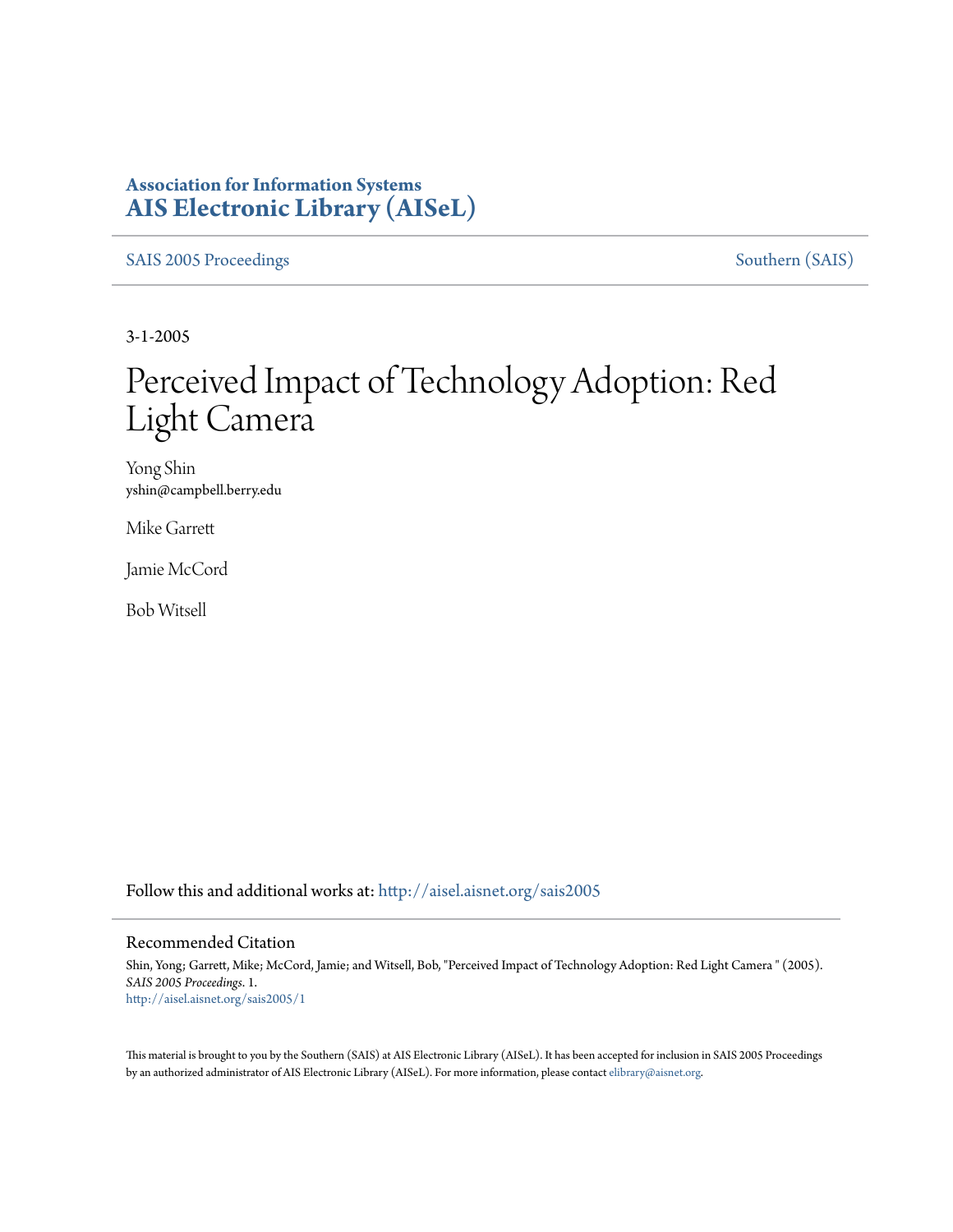## **PERCEIVED IMPACT OF TECHNOLOGY ADOPTION: RED LIGHT CAMERAS**

## **Yong Shin, Berry College**  yshin@campbell.berry.edu

## **Mike Garrett, Jamie McCord, Bob Witsell Berry College** jamcord@berry.edu

## **Abstract**

*This position paper evaluates the growing use of red light cameras (RLCs) across the United States and the growing concerns associated with this technology. RLCs are quite simply the installation of cameras at traffic intersections that are designed to photograph and catch drivers that run red lights. In a perfect world, the use of RLCs would appear to be innocent enough and encourage safety on our roads. However, the growing use of RLCs has created many problems. There are three main issues (legality, safety, and money) that have arisen from the introduction of RLCs. This study found that despite all of the concerns about the legality of RLCs, they have withstood most of the challenges against them.* 

**Keywords:** technology adoption, red light cameras, legality issues, safety

## **Introduction**

"Technology can be a tool of freedom. Communication advances like the Internet, for instance, have broken down barriers and spread the message of democracy around the globe. Unfortunately, technology can sometimes serve the opposite effect. New technologies can actually undermine our freedoms and create problems far greater than those they are meant to solve (Armey, 2001)." This is a very powerful statement from a very powerful person. Dick Armey was the Majority Whip in United States House of Representatives. He made this statement on July 31, 2001 before the House Transportation Subcommittee on Highways and Transit Hearing in regards to the growing use of Red Light Cameras (RLCs).

RLCs are quite simply the installation of cameras at traffic intersections that are designed to photograph and catch drivers that run red lights. In a perfect world, the use of RLCs would appear to be innocent enough and encourage safety on our roads. However, the growing use of RLCs has created many problems. The issues range from accusations of invasion of privacy to questions whether safety is actually increased to additional accusations that it is all about creating a new revenue source for governments. As Dick Armey said, technology can be a tool for freedom. However, if used improperly technology can be abused and cause more problems than it is worth.

This position paper evaluates the growing use of red light cameras across the United States and the growing concerns associated with this technology. There are three main issues that have arisen from the introduction of RLCs. First, the issue of legality of using RLCs has been questioned. America is the "land of the free". The use of RLCs is considered a threat to those freedoms by some. Second, on the surface, the whole point of having RLCs is to improve safety on our roads. Intersections are where a large percentage of vehicle accidents occur. If RLCs can create disincentives for red light violators, accident prevention and therefore safety would be enhanced. Third, the result of catching so many violators has resulted in a large revenue stream for governments across the United States. Many question the practice of RLCs when they hear that the camera service providers are paid a percentage of the revenues generated rather than a flat fee.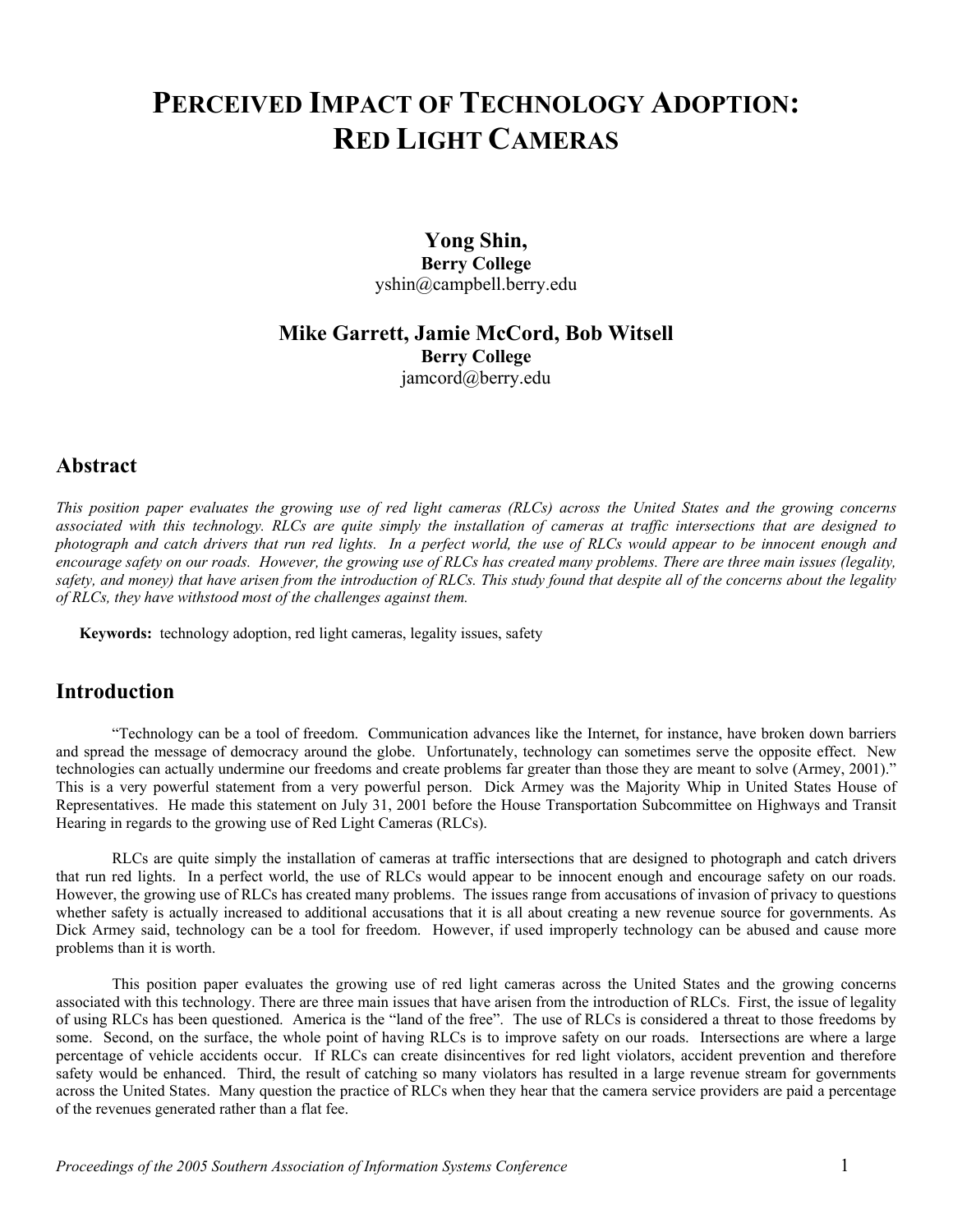## **Issues on RLCs**

#### *Legality Issues*

What's the big deal about cameras taking pictures of drivers running red lights? After all, if greater awareness or greater fear of being given a citation changes the behavior of drivers and lives are saved, then we should willing to give up a little freedom for the public good. In fact, most people view RLCs as a good thing for this very reason. Surveys have indicated 75% to 85% public approval of RLCs (Blakey, 2003).

From a freedom perspective, it is generally the civil libertarians and groups like the American Civil Liberties Union (ACLU) that see a problem with RLCs. Several problems with RLCs are Orwellian threat, surveillance society, constitutional issues, privacy matters, and mission creep. These issues are discussed further below in this section. However, privacy matters and mission creep are a part of the Orwellian threat and the surveillance society issues and are included as part of these sub-headings.

**Orwellian Threat**: In 1949, George Orwell wrote *1984*. In the book, *1984*, Orwell creates a strong imagery of a negative utopia where people sacrifice freedom and autonomy to the elitist. In Orwell's depiction, the elitist work toward complete power and control. The term "Big Brother" gained popularity from *1984*. Big Brother becomes a symbol to the people in the society as a deified icon that is omnipresent. Hence, the saying "Big Brother is Watching You".

By saying that RLCs are an Orwellian threat and understanding where the terminology comes from, it is easy to see why groups like the ACLU are concerned. This is also where mission creep is applicable. The ACLU is concerned that governments will not stop with RLCs. As time goes on, cameras will be watching us not only at red lights but other places as well. Of course, with growing government surveillance, people's civil liberties could be threatened.

**Surveillance Society**: The events of September 11, 2001 have increased the pace of surveillance for the sake of safety. However, even before September 11<sup>th</sup>, the United States was well on its way to a surveillance society (Penenberg, 2001). The surveillance society is not limited to RLCs. Surveillance is done using cameras, digitally, monitoring, global positioning systems (GPS), and personal information collection. Cameras are used for other applications besides RLCs, such as casinos, police cars, public parks, sports stadiums, and shopping malls. Digital examination is accomplished through data trails from bank accounts, credit card accounts, medical claims, mortgages, retirement funds, etc. Records and receipts from tollbooths, employees ID work entry cards, phone cards, credit card purchases, airline tickets, and cell phones can monitor our daily activities and travels. With the growing addition of global positioning systems (e.g., General Motor's OnStar onboard communication system) to new vehicles, where we drive and our current location can be tracked. Finally, our personal information is widely available in databases owned by credit card companies, phone carriers, rental car agencies, police departments, Internet service providers (ISPs), and the Internal Revenue Service (IRS) (Penenberg, 2001). With all this information about each of us available, it is easy to understand why some have become fearful of doing anything more than just leaving the house.

**Constitutional Issues**: The United States (U.S.) Constitution was written to protect individuals' freedoms. After all, the Founding Fathers fought for independence to escape government tyranny. The first 10 amendments to the Constitution, called the Bill of Rights, further strengthened the freedoms of U.S. citizens. In essence, the Constitution and the Bill of Rights put the burden on the government to prove the guilt of an individual in a given situation.

According to critics, RLCs violate the judicial principles of presumption of innocence, the right to face one's accuser, and the right to avoid self-incrimination. Furthermore, many jurisdictions do not even attempt to identify the driver of the vehicle. Instead, the owner of the car is presumed guilty (Hall, 2001)

#### *Safety Issues*

Behind the controversy surrounding the privacy and revenue stream of traffic cameras lives the core issue of safety. Were these cameras not proven to reduce major accidents in intersections, they would be merely disrespectful inconveniences to drivers. As the population continues to grow, more and more drivers populate city roads. Thus, it is no surprise that red light running is increasing along with other aggressive driving behaviors (McGee, 2003). Next to speeding, it is probably the most common violation observed (See Table 1). So red light running is a major traffic issue that needs to be addressed.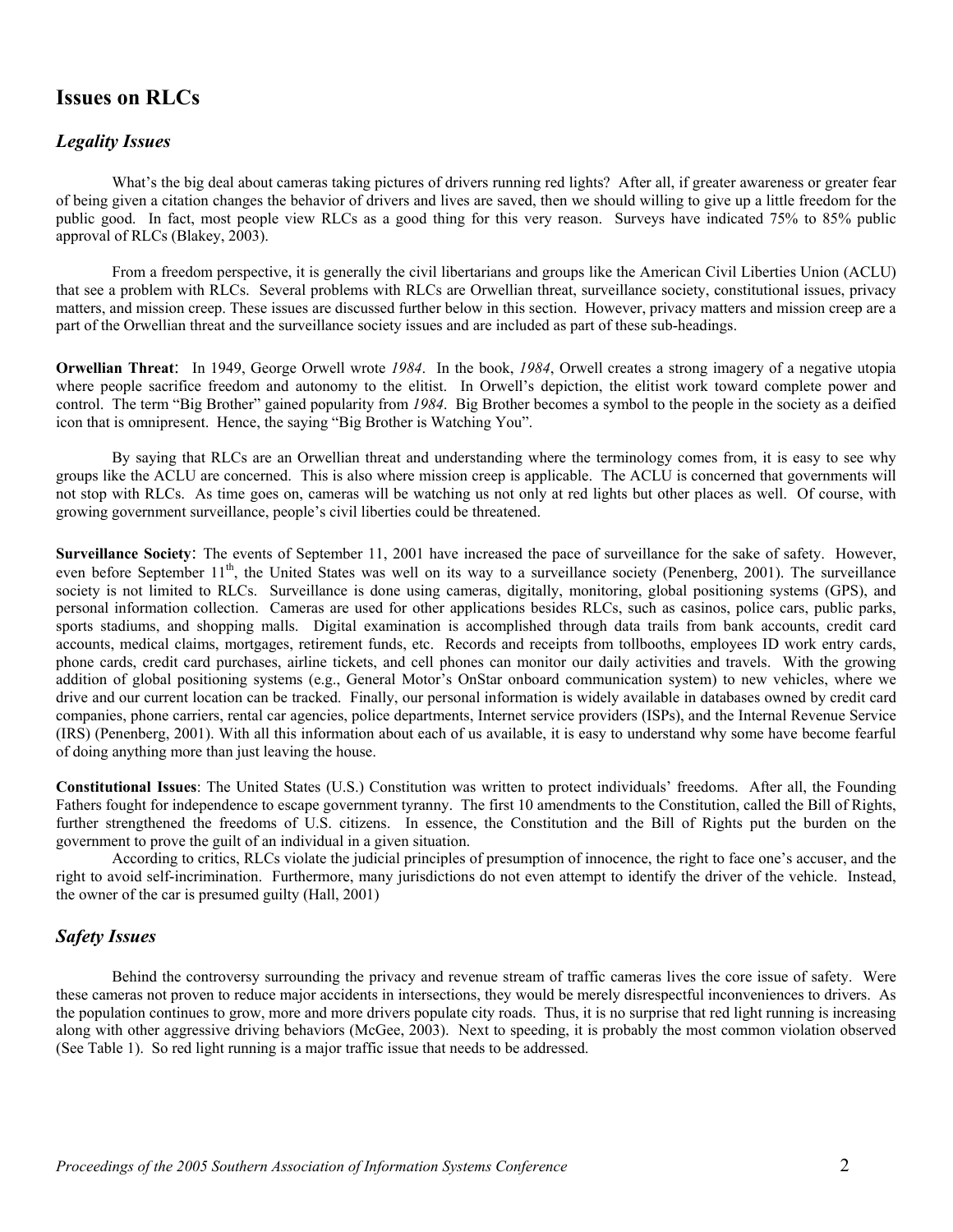| <b>DEPARTMENT OF MOTOR VEHICLES MODULE</b>      |                  |                        |                   |                   |                        |
|-------------------------------------------------|------------------|------------------------|-------------------|-------------------|------------------------|
| When driving what moving violations do you see? |                  |                        |                   |                   |                        |
|                                                 | Richmond<br>City | Chesterfield<br>County | Henrico<br>County | Hanover<br>County | Metro<br>Area<br>Total |
| Drunk or drugged driving                        | 3%               | 5%                     | 6%                | 4%                | 4%                     |
| Speeding                                        | 55%              | 65%                    | 66%               | 62%               | 62%                    |
| No full stop at sign                            | 26%              | 15%                    | 21%               | 21%               | 21%                    |
| Illegal turns                                   | 11%              | 11%                    | 16%               | $4\%$             | 12%                    |
| Tailgating                                      | 8%               | 14%                    | 14%               | 24%               | 13%                    |
| Failure to signal turn                          | 31%              | 21%                    | 26%               | 19%               | 25%                    |
| Reckless driving                                | 17%              | 14%                    | 14%               | 15%               | 15%                    |
| Running red light                               | 40%              | 35%                    | 33%               | 27%               | 35%                    |
| Other                                           | 20%              | 18%                    | 31%               | 26%               | 24%                    |
| None                                            | 2%               | 2%                     | 2%                | 3%                | 2%                     |

#### **Table 1: Observed Traffic Violations**

Virginia Commonwealth University Survey

\* All percentages are weighed percentages.

\* Sampling error for questions answered by ALL respondents is approximately +/- 4%

\* Sampling error for subpopulations will vary and are higher than that for the full sample.

According to Federal Highway Administration (FHWA) statistics, "red-light running was to blame for as many as 218,000 crashes and 880 fatalities in 2001 (Blakely, 2003)." The Insurance Institute for Highway Safety reports that, "from 1992 to 2000, the number of fatal crashes at signalized intersections in the U.S. increased by 19%" (Pirotskaya, 2002). Red-light running was cited as the dominant cause. Thus, there exists a problem, which necessitates a solution.

Cameras were first proven successful at road intersections with railroads. Local authorities in Los Angeles California found that most railroad incidents were the result of motorists attempting to make illegal left hand turns trying to beat an oncoming train. After installing sophisticated photo enforcement systems at three intersections, LACMTA (Los Angeles County Metropolitan Transportation Authority) recorded an 84%, 80%, and 40% reduction in violations over a four-month period (Vantuono, 1994). Was the success in the railroad environment transferable to pure auto intersections?

So far, the track record for red light camera enforcement is convincing. Reported violation reductions range from 20% to 87% with a mean of 40% to 62%. International reports have been equally reinforcing. A study in Queensland, Australia showed a 40% reduction in right angle crashes over a 10-year period. A similar study in Scotland indicated an 88% reduction in collisions in a three-year period compared before and after installation of red light cameras (See Table 2) (Maccubbin, 2001).

|  |  |  | Table 2. Violation and crash reductions for various RLC enforcement programs. |  |
|--|--|--|-------------------------------------------------------------------------------|--|
|  |  |  |                                                                               |  |

| <b>Site</b>       | Violation<br>Reduction | <b>Crash Reduction</b>  | <b>Source Type(s)</b> | Source(s)                                   |
|-------------------|------------------------|-------------------------|-----------------------|---------------------------------------------|
| Arizona           |                        |                         |                       |                                             |
| Scottsdale, AZ    | 62%                    |                         | Trade Press Article   | "Applications Increase", 2000               |
| California        |                        |                         |                       |                                             |
|                   |                        | 29% reduction injury    | Insurance Institute   |                                             |
|                   |                        | crashes, 32% reduction  | for Highway Safety    | <sup><math>\vert</math></sup> Retting, 1999 |
| Oxnard, CA        | $42\%$ <sup>1</sup>    | right-angle crashes $2$ | (IIHS) Studies        | $\textdegree$ Retting, 2001                 |
| San Francisco, CA | 42%                    |                         | Conference Paper      | Fleck and Smith, 1999                       |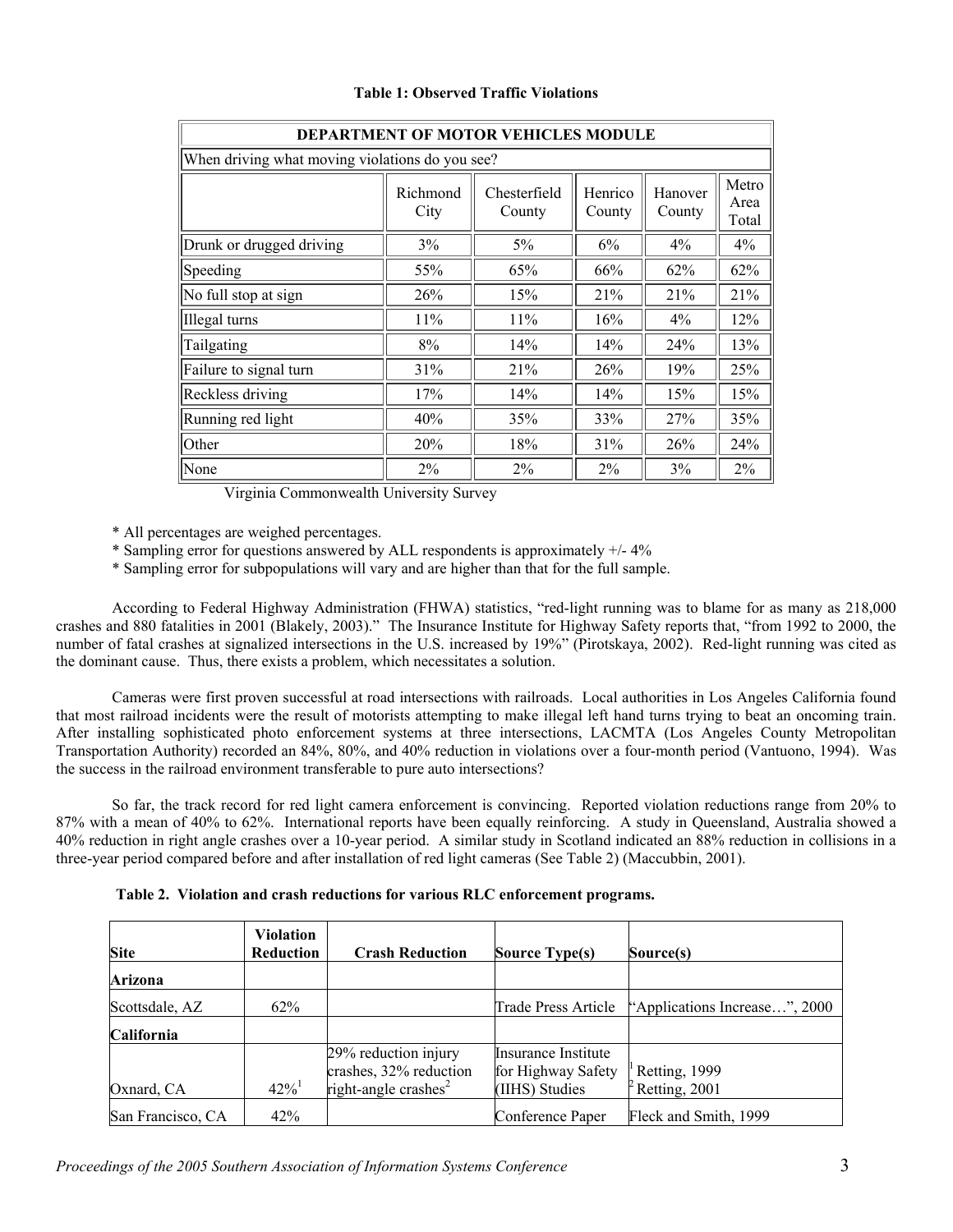| Santa Rosa, CA                 | yes    | yes                                                                                                                                    | Newspaper Article               | "Exposed: SR", 2001                                    |
|--------------------------------|--------|----------------------------------------------------------------------------------------------------------------------------------------|---------------------------------|--------------------------------------------------------|
| Los Angeles, CA                | 75%    |                                                                                                                                        | Conference Paper                | Rocchi, 1999                                           |
| Colorado                       |        |                                                                                                                                        |                                 |                                                        |
| Boulder, CO                    | 37%    | 57%                                                                                                                                    | Newspaper Article               | "Speeders may be", 2001                                |
| <b>District of</b><br>Columbia |        |                                                                                                                                        |                                 |                                                        |
| Washington, DC                 | 56%    |                                                                                                                                        | Newspaper Article               | "Red-light Cameras.", 2001                             |
| Florida                        |        |                                                                                                                                        |                                 |                                                        |
| Polk County, Florida           |        | 7.3%                                                                                                                                   | <b>FHWA Synthesis</b><br>Report | Synthesis and Evaluation, 1999                         |
| Fort Meade, FL                 | 50%    |                                                                                                                                        | Conference Paper                | Rocchi, 1999                                           |
| <b>Maryland</b>                |        |                                                                                                                                        |                                 |                                                        |
| Howard County, MD              | 42-62% | 21-44% at individual<br>intersections                                                                                                  | <b>Agency Data</b>              | 'Maryland House of<br>Delegates", 2001                 |
| Michigan                       |        |                                                                                                                                        |                                 |                                                        |
| Jackson, MI                    | 83%    |                                                                                                                                        | <b>Synthesis Report</b>         | ITE, 1999                                              |
| <b>New York</b>                |        |                                                                                                                                        |                                 |                                                        |
| New York, NY                   | 34%    | 60-70% reduction in angle<br>crashes at one site                                                                                       | <b>FHWA Website</b>             | FHWA, undated                                          |
| <b>North Carolina</b>          |        |                                                                                                                                        |                                 |                                                        |
| Charlotte, NC                  | 20%    | 24% reduction at enforced<br>intersections, 20%<br>reduction in crashes<br>caused by RLR                                               | <b>Agency Report</b>            | 'Safelight Charlotte: First-Year<br>Report.", undated  |
| Greensboro, NC                 | 20-25% |                                                                                                                                        | Newspaper Article               | 'Cameras curb red", 2001                               |
| High Point, NC                 | 20%    |                                                                                                                                        | Newspaper Article               | 'City Shoots for", 2001                                |
| Wilmington, NC                 | 40-60% | 26% reduction in right-<br>angle and 8% increase in<br>rear end, 22% decline in<br>total collisions                                    | <b>Agency Brochure</b>          | 'Safelight Wilmington: First Year<br>in Review.", 2001 |
| Virginia                       |        |                                                                                                                                        |                                 |                                                        |
| Fairfax, VA                    | 44%    |                                                                                                                                        | <b>IIHS Study</b>               | Retting, August 1999                                   |
| Australia                      |        |                                                                                                                                        |                                 |                                                        |
| Perth, WA, Aus                 |        | 32% decrease in right-<br>angle crashes and 10%<br>decline in injuries                                                                 | Independent<br>Evaluation       | South, 1988                                            |
| Queensland,<br>Australia       |        | 40% right-angle crash<br>reduction at enforced<br>intersections, little change<br>in average number of rear-Independent<br>end crashes | Evaluation                      | Office of the Auditor General,<br>1996                 |
| South Australia                | 70%    |                                                                                                                                        | Agency Website                  | "Technology versus the<br>Lawbreakers.", undated       |
| Sydney, Australia              |        | 33% reduction in serious<br>right-angle crashes, 5-<br>10% increase in rear-ends Conference Paper                                      |                                 | Rocchi, 1999                                           |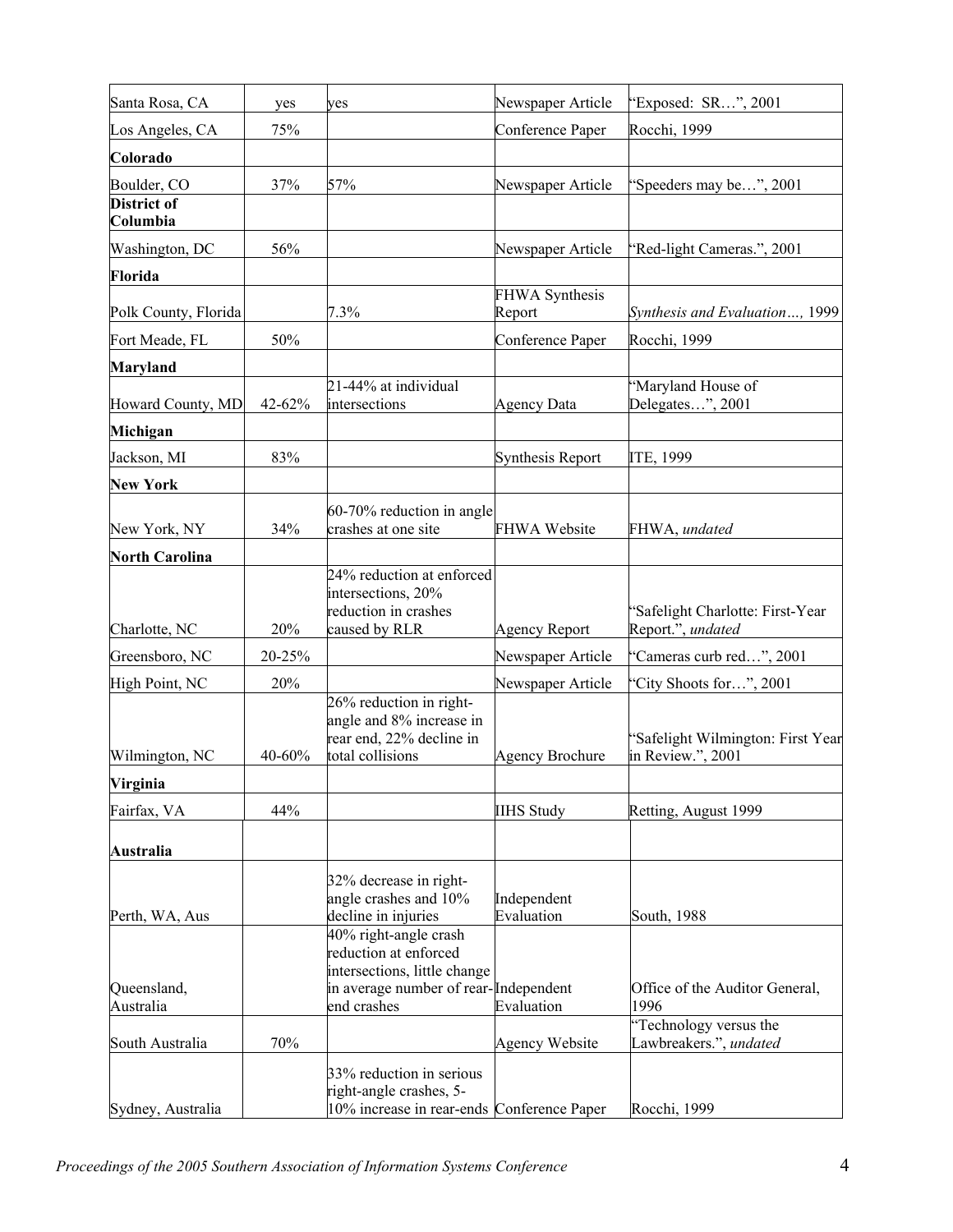|                       |     | 50% reduction in angle                        |                         |              |
|-----------------------|-----|-----------------------------------------------|-------------------------|--------------|
|                       |     | and right-turn opposing<br>collisions, 20-60% |                         |              |
|                       |     | increase in rear-end                          |                         |              |
| Victoria, Australia   |     | collisions                                    | Conference Paper        | Rocchi, 1999 |
| Canada                | 30% |                                               | <b>Synthesis Report</b> | ITE, 1999    |
| Victoria, BC          |     |                                               |                         |              |
| <b>Hong Kong</b>      | 73% |                                               | Conference Paper        | Rocchi, 1999 |
| Hong Kong             |     |                                               |                         |              |
| <b>Singapore</b>      | 40% |                                               | Conference Paper        | Rocchi, 1999 |
| Singapore             |     |                                               |                         |              |
| <b>United Kingdom</b> | 40% |                                               | Conference Paper        | Rocchi, 1999 |
|                       |     | 88% reduction in injury                       |                         |              |
| Glasgow, Scotland     |     | collisions                                    | Conference Paper        | Rocchi, 1999 |
| Nottinghamshire,      |     | $62\%$ reduction in injury                    | Independent             |              |
| UK                    | 69% | accidents                                     | Evaluation              | Winn, 1995   |
|                       | 60% |                                               |                         | Rocchi, 1999 |

Source: (Maccubbin, p.8)

One unforeseen outcome from installing intersection cameras was a reported increase the number of accidents. Local drivers are aware of the cameras and over react to yellow lights in order to avoid a ticket. Uninformed drivers behave in a normal fashion and sometimes rear-end local drivers (Wall Street Journal, 2001). Further analysis of the different types of collisions, however, reveals that angle crashes are more severe than rear-end collisions. Studies support that angle crashes can be reduced by cameras. The net effect is that while rear-end collisions may increase, a reduction in angle crashes results in a safer net result (McGee, 2003).

Perhaps balancing the unpredictable phenomena of over cautious drivers is another unexpected benefit, a placebo effect in cities where cameras are installed. Studies find similar violation reductions at intersections not equipped with cameras (Dignam, 2003 and Blakely, 2003). Therefore, "automated enforcement programs are effective in reducing violations at both camera-equipped and non-equipped locations (McGee, 2003)."

#### *Money Issues*

While RLCs have been effective in reducing red light violations, the revenue generated has been somewhat controversial. The following states currently have legislation that allows the use of RLCs: Arizona, California, Colorado, Delaware, Georgia, Hawaii, Illinois, Maryland, New York, North Carolina, Ohio, Oregon, Texas, Virginia, Washington, and the District of Columbia (Maccubbin, 2001). The majority of systems are high-resolution, 7 mega-pixel, digital cameras that capture photographs and videos of vehicles that enter into an intersection after the signal has changed to red. Equipment installation ranges from \$60,000 to \$70,000 per enforced approach with monthly operating costs varying from \$1,500 to \$5,000 per month. Fines vary from state to state and range from \$50 to \$271 and depending on state law and are sometimes split between the vendor and the city (See Table 3). The controversy is that citizens see this as only another revenue source for governments and some having incentives to issue additional tickets.

| <b>Site</b>       | Fine  | <b>Fine Split</b>                                                                                               |
|-------------------|-------|-----------------------------------------------------------------------------------------------------------------|
| Phoenix, AZ       | \$175 | \$93 vendor, \$82 city                                                                                          |
| Mesa, AZ          | \$170 | \$74.01 state, \$95.99 city with \$48.50 going to vendor                                                        |
| San Francisco, CA | \$271 | \$123 state, \$148 city/county                                                                                  |
|                   |       | Split to city/county: \$48.50 vendor, \$99.50 to further program,<br>educational campaign, and equipment vendor |
| Santa Rosa, CA    | \$271 | \$100 vendor                                                                                                    |
| San Diego, CA     | \$271 | \$70 vendor                                                                                                     |

#### **Table 3: Revenue Distribution**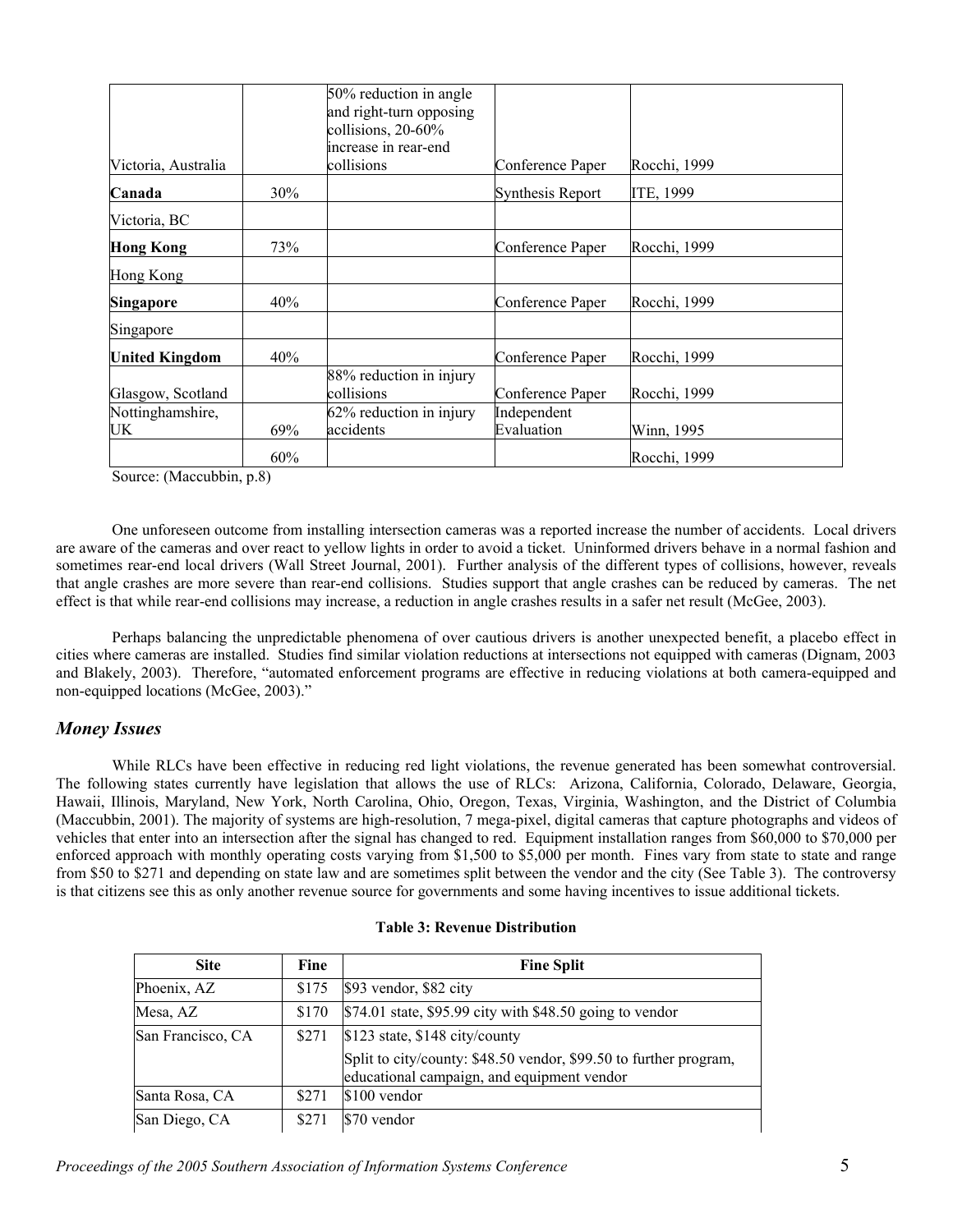| Baltimore, MD     | \$75  | $15\%$ - 35% of fine to vendor                       |
|-------------------|-------|------------------------------------------------------|
| Howard County, MD | \$75  | Sliding scale. State receives no revenue from fines. |
| Washington, DC    | \$75  | \$26 vendor (as much as $40\%$ ), \$49 city          |
| Garland, TX*      | \$75  | \$74.50 vendor, \$0.50 city                          |
| Wilmington, NC    | \$50  | \$35 vendor, \$15 city                               |
| Greensboro, NC    | \$50  | \$35 vendor, \$15 city                               |
| High Point, NC    | \$50  | \$35 vendor, \$15 city                               |
| Charlotte, NC     | \$50  | 1st notice: \$28 vendor, \$22 city                   |
|                   | \$50  | 2nd notice: \$23 vendor, \$27 city                   |
|                   | \$100 | 3rd notice: \$76 vendor, \$24 city                   |
| Oahu, Hawaii*     | \$77  | As much as \$50 vendor, \$27 city                    |
| Fairfax, VA       | \$50  | \$20.85 vendor, \$29.15 city                         |

\* Automated camera enforcement program in start-up phase. Source: Maccubbin, 2001

Washington D.C. was one of the first to implement an RLC program. Most installations generate more than enough revenue to cover costs associated with a photo enforcement program. From August 1999 through October 2002, the automated red-light enforcement program in Washington D.C. collected more than \$19 million in fines based on almost 335,000 tickets issued (Ramsey, 2003). Washington D.C. initially paid a fee to the equipment vendor for each ticket processed. This arrangement made citizens feel that there was incentive to issue more tickets. Eventually, the contract was renegotiated to a flat monthly rate for operating their equipment. This along with a web site maintained by the D.C. Police Department that lists statistical data and other public information about the program, has increased the understanding and acceptance of this new technology, while also improving public safety (Ramsey, 2003).

In 2001, the Georgia General Assembly passed HB 678 enabling municipalities that employ at least one full time certified police officer to use cameras to enforce red light violations (Georgia General Assembly, Title 40). The maximum fine allowed cannot exceed \$70 and vendors cannot receive any portion of the fine. Flat monthly operating fees are established with the vendor by each municipality, relieving fear of an incentive for issuing tickets. Georgia law also requires that any net revenue generated by RLCs must go toward approved transportation facility improvements and not used for general fund expenditures by the municipality. Georgia's laws are geared toward encouraging public trust in these programs. Georgia cities that currently have active RLC enforcement programs include Savannah, Albany, Decatur, and Marietta.

## **Findings and Discussions**

With the RLC technology, you would think that once the system was properly developed that there would be few problems implementing the program. However, there are numerous problems with the execution of the program. Some states already recognize the problems with RLCs and have banned their use. "Alaska, Nebraska, New Jersey, Wisconsin, and Utah have banned photoenforcement systems. Maryland's state senate is mulling bills that would curtail or eliminate the cameras (Savoye, 2002)." In addition to these states, San Diego has had tremendous problems with RLC performance and has voided hundreds of tickets. Although RLCs have been in operation for several years in other countries such as England and Israel, other countries like Canada are headed towards banning RLCs. Truth be told, politicians are actually campaigning and winning elections based on who will ban them the quickest.

This study found that despite all of the concerns about the legality of RLCs, they have withstood most of the challenges against them. The initial as well as the sustaining force behind red light camera installations is the safety issue. Local communities exert enormous effort and money following any serious accident to dispatch law enforcement, transport patients to hospitals, provide medical care (sometime indigent), try and prosecute violations, tow vehicles, pay insurance, etc. Over the course of a year, each accident weights on the community.

Red light cameras are one preventative source of traffic accidents. Used in conjunction with education, consistent patrolling, and safe intersection design, red light cameras are the technological force in saving lives and community resources. Safety improvement is the most tangible part of any position on the issue.